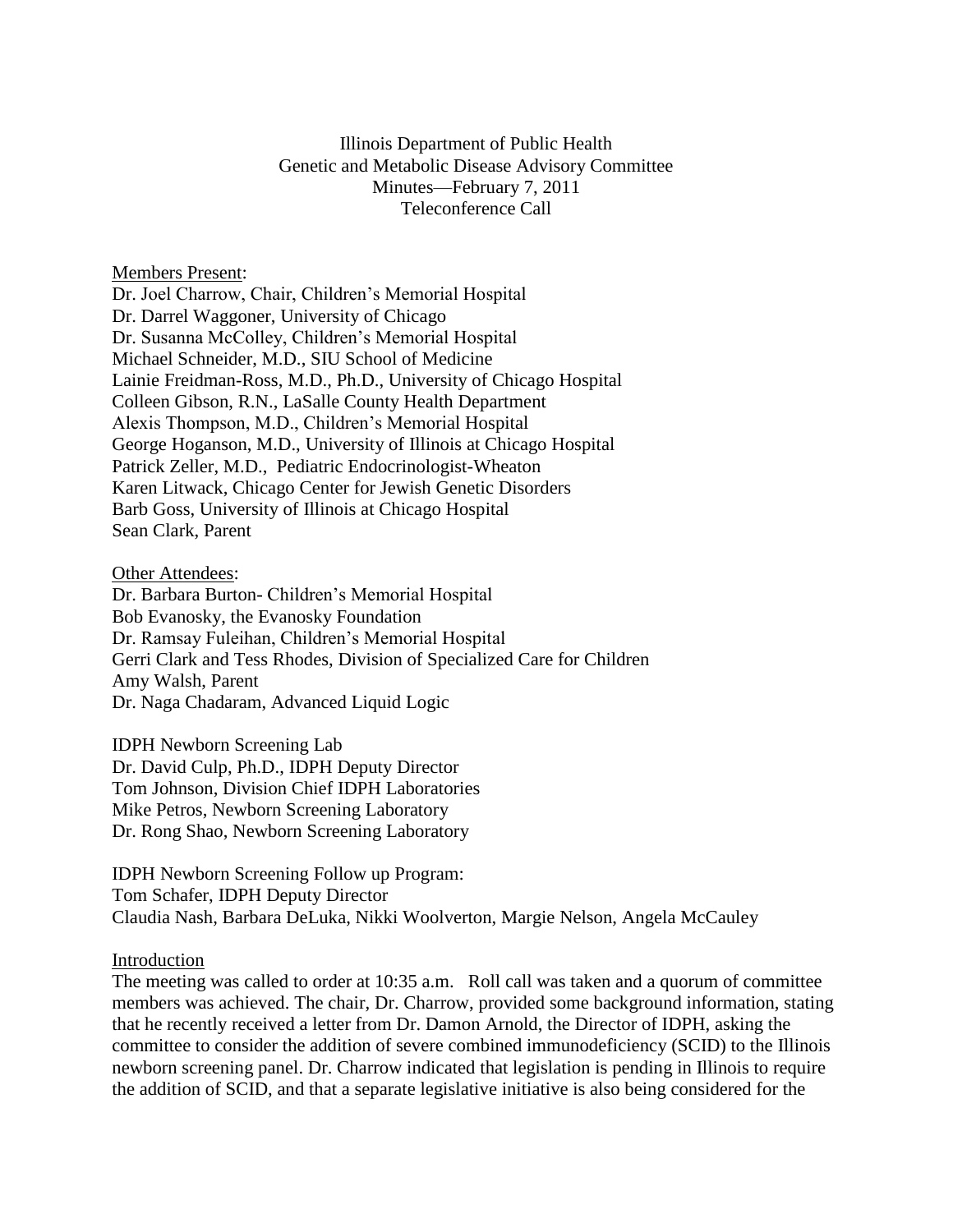addition of MPS I and II to the Illinois panel. Dr. Charrow also stated that several months ago the Department of Health and Human Services Secretary's Advisory Committee on Heritable Disorders in Newborns and Children (SACHDNC) recommended the addition of SCID to all state newborn screening programs. MPS I/II have not yet been proposed to the SACHDNC for review, however, enzyme replacement therapy and stem cell transplant are available treatments for these conditions to improve the quality of life, with earlier treatment being most effective.

# Expansion Protocol

Dr. Waggoner, as Chair of the Newborn Screening Expansion Subcommittee, indicated that this subcommittee has drafted a protocol for adding new disorders to the Illinois panel. Dr. Waggoner described this proposed process as having two means for considering disorders to be added; 1 disorders recommended by the SACHDNC can be fast tracked for a vote by the full committee, and 2- for any disorder not approved by SACHDNC, various criteria have been established that must be addressed, including:

- consumer involvement in decision to mandate screening;
- availability of an accurate screening test;
- disorder is treatable and requires early treatment;
- significant, life challenging risk of morbidity if disorder is untreated;
- reasonable price of screening test;
- significant prevalence of disorder;
- resources needed by the IDPH Genetics Program to ensure adequate follow up;
- resources and access to treatment and counseling;
- positive health benefits must outweigh risks and burdens;
- existence of mechanisms for regular review of scientific and medical rationale; and
- results of population based studies of the specific proposed test.

Any individual can bring forth a disorder for consideration by the Expansion Subcommittee but must address all these criteria in their proposal. A vote regarding acceptance of this draft proposal will be taken at the upcoming meeting of the Expansion Subcommittee on February 16.

## Open Discussion-SCID

The Immune Deficiency Foundation representative indicated they have educational materials developed for parents which they will provide to IDPH. Various committee members indicated that adding SCID to the Illinois panel should be fairly straightforward since SCID has been approved by the SACHDNC. A motion was made and seconded to add SCID to the Illinois newborn screening panel and was passed unanimously by committee members at this meeting.

## Open Discussion-MPS I/II

Various members expressed concern about voting on the addition of MPS I/II at this time, without further review by the Expansion Subcommittee, since MPS I/II have not yet been considered by the SACHDNC. It was also stated that the committee should not make a decision to react to legislation, but should follow the proposed process outlined by the Expansion Subcommitee for consideration of disorders not yet approved by SACHDNC. Some committee members expressed concerns regarding adding new tests to the state panel without more preliminary studies and data, and cautioned that there is widespread controversy now regarding